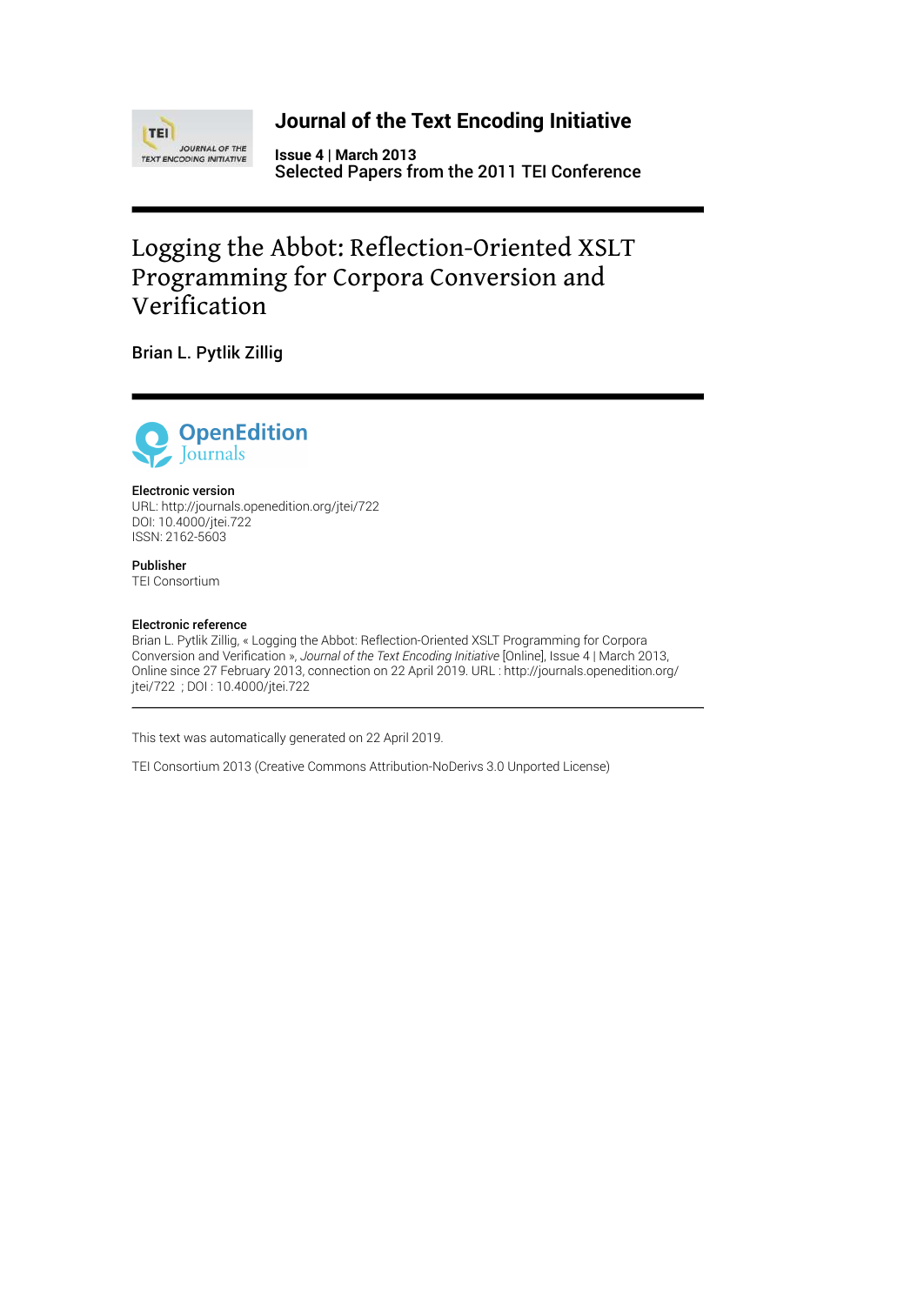# *Logging the Abbot: Reflection-Oriented XSLT Programming for Corpora Conversion and Verification*

Brian L. Pytlik Zillig

# 1. Curation and Conversion

- The growing number of electronic texts available to scholars affords us the opportunity to think about combining heretofore separate collections for analytical purposes. Distinct XML collections sometimes require conversion into a common format such as that developed by the Text Encoding Initiative (TEI) Consortium. TEI is, for many purposes, a satisfactory format for text corpus aggregation, though not always without attendant difficulties. As John Unsworth writes, "The 'I' in TEI sometimes stands for interchange, but it never stands for interoperability…. (I)f there's a single interoperable format … it has to be a common or baseline representation that is technically valid and intellectually acceptable in multiple systems" (Unsworth 2011). While a precise definition of such a format may still be evolving, it is clear that an interoperable text markup format should probably, on the most fundamental level, permit, require, and exclude features. TEI is, in the abstract, able to accommodate each of these conditions, and it therefore represents considerable progress toward interoperability. Yet because TEI permits local customizations it is no longer a representation that is fully shared. To arrive at a condition of interoperability, a reliable and verifiable conversion process is crucial. While it can be relatively easy to verify that no words are inadvertently lost or rendered out of sequence for a small text collection, it becomes progressively more difficult with more texts. Curation and verification routines that rely on individual human scrutiny will not operate at a large scale or in a reasonable amount of time.
- 2 In early 2007, the MONK (Metadata Offer New Knowledge) Project began to develop a procedure for batch converting varying collections of XML-encoded texts into a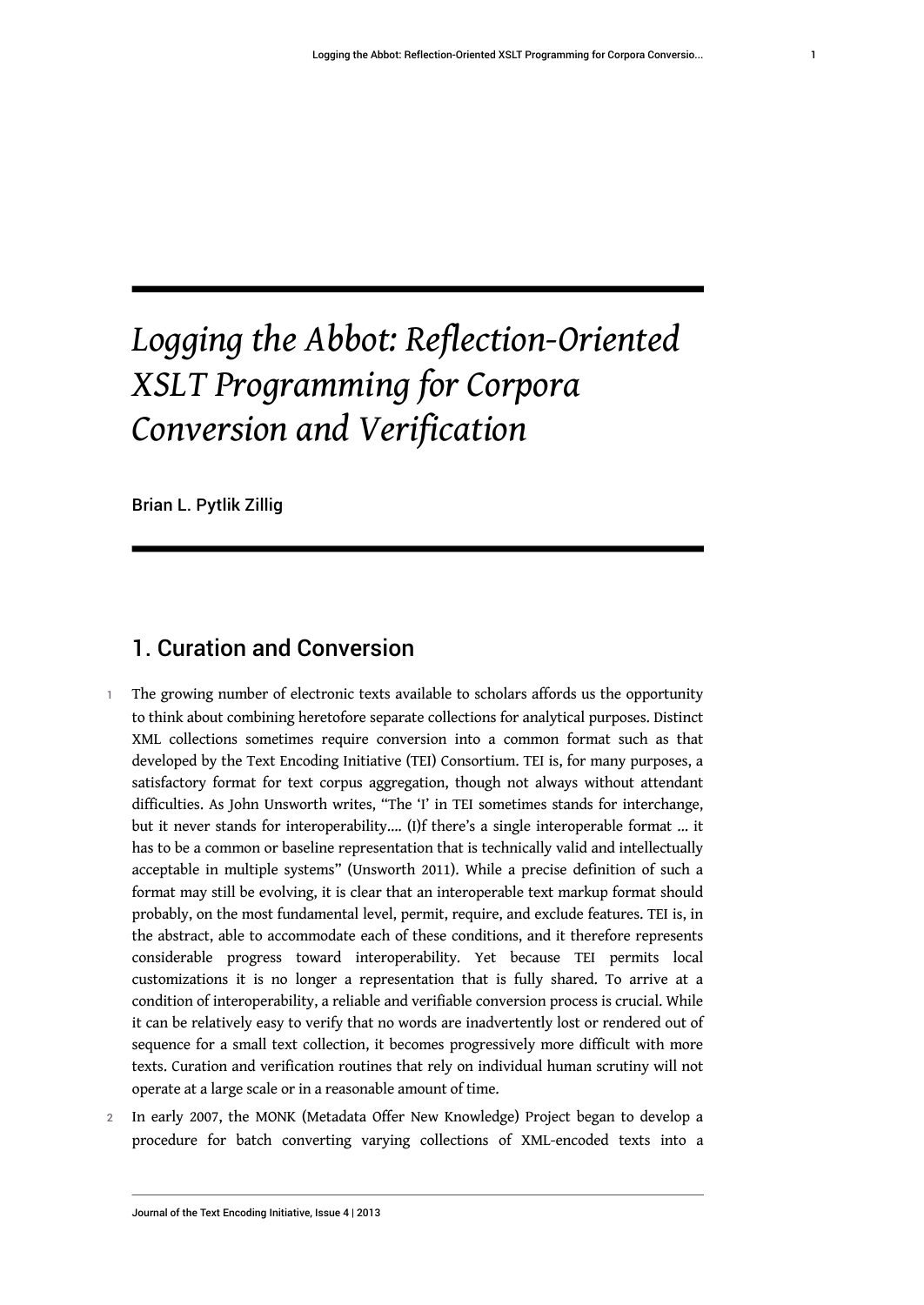specialized application of TEI P5 that we called TEI-Analytics (TEI-A). That effort produced a command-line application, Abbot, which works by analyzing the XML schema that describes the document structure to which the target collection should be converted. Developed by the author, Stephen Ramsay, and Martin Mueller, Abbot uses that analysis an enumeration of allowable elements and their associated attributes—to programmatically generate a very large XSLT stylesheet that is used for the conversion. Abbot, at last, makes it possible to eliminate customizations or other differences between markup systems, either for the short or long term.

3 While Abbot has already been described in detail elsewhere (see Pytlik Zillig 2009), it might be helpful to briefly explain how it moves from an analysis of the desired output schema to generating a stylesheet which does the conversion. Figure 1 illustrates the Abbot workflow.



Figure 1: Abbot workflow

- 4 When the program is launched, a meta-stylesheet reads a schema file for the desired output and a configuration file that details what custom transformations, if any, are needed. The schema contains information about elements and their allowed attributes. For example, given an element  $< p >$  in the input, if an element with the same name is specified in the output schema, Abbot will retain the  $<$ p $>$ tags and any attributes that are associated with the element in the schema. Abbot assumes that an input element resembles the desired output element, as is often true. But when this assumption isn't true and a user wants to rename elements or perform a complex or conditional mapping of an input element, a custom transformation must be specified in the configuration file as an XSLT template (see fig. 4 below). XML validation reports and Abbot transformation logs help identify the presence of elements and attributes that are not accounted for.
- 5 All subsequent steps of the Abbot pipeline involve an XSLT processor using a conversion stylesheet to convert one or many input files that are then validated. Output files generate logs of all processed elements and any associated changes. Valid files require only celebration. Invalid files require alteration of the configuration file, and the process is repeated. With Abbot, it is normal to process an input collection several times before all files are valid.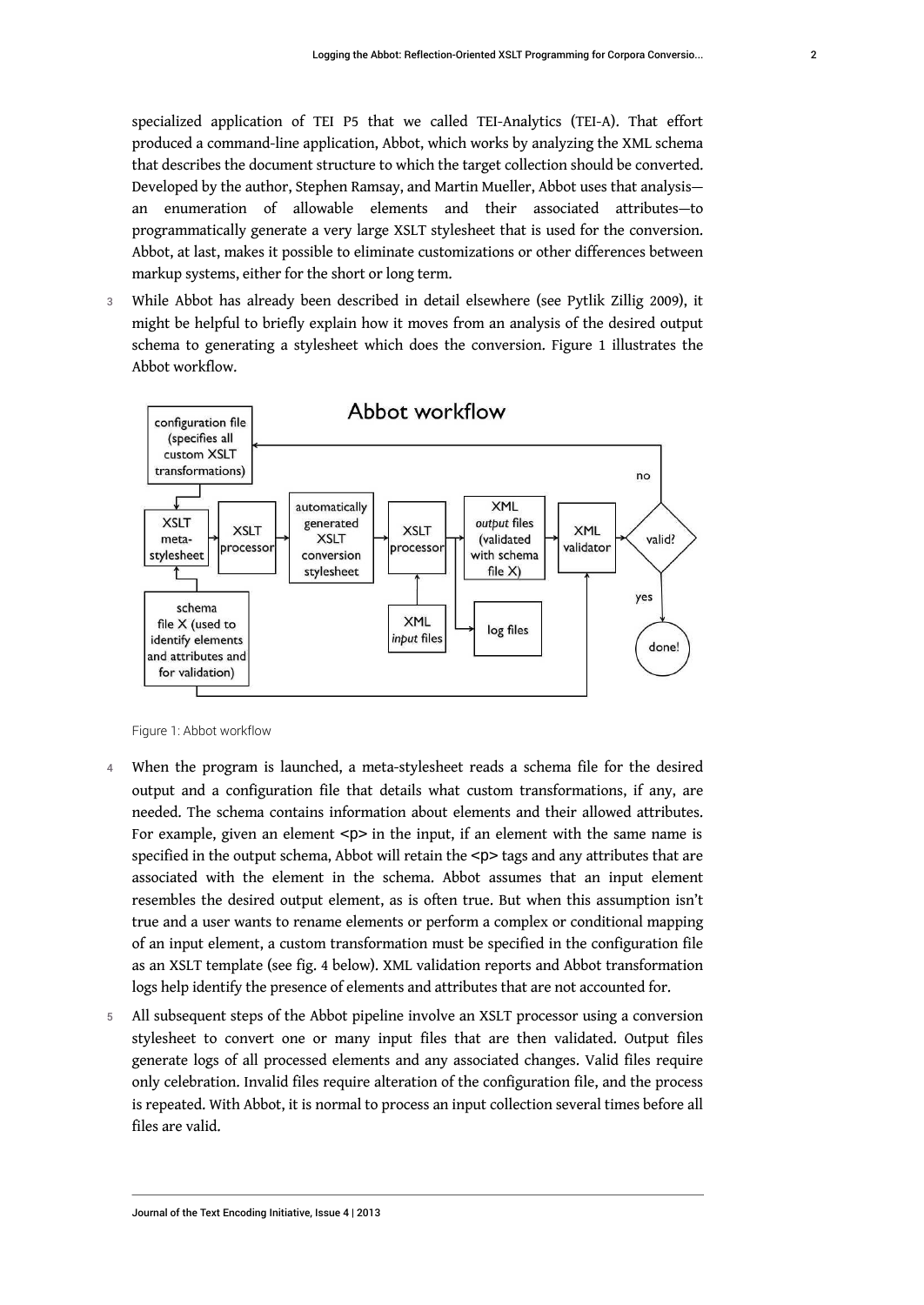6 A text collection that is valid in structure may still benefit from some additional scrutiny to verify that no words were inadvertently lost or rendered out of sequence—that is, that the conversion was lossless. For MONK and its texts, this scrutiny was undertaken manually and on a selective basis by members of the project team—an approach that worked for a limited project such as this. In the case, though, of the more than 40,000 texts produced by the Text Creation Partnership (a collection more than ten times larger than the MONK corpus), the problem of simultaneously validating markup and verifying textual fidelity becomes clear, and new procedures are needed. While it can be relatively easy to verify losslessness for a small text collection, it becomes progressively more difficult with more texts.

## 2. Verification at Scale

- 7 Abbot is a meta-program, in the sense that it is "code that writes code." Abbot observes and modifies its own structure and behavior at runtime, and it performs self-adjustments and dynamically calculates the effects of transformations. Of course, calculation of the results of markup transformations can itself pose technical problems due to scale. Abbot's solution to the problem is inspired by *distant reading*, the sort of reading that one does when there are too many texts to read closely (Moretti 2005). Distant *verification*, if we may call it that, becomes necessary when there are too many text alterations, or too many texts, to verify closely and individually.
- 8 Since we were unable to find a sufficiently robust XSLT logging framework, we built one from scratch. Several requirements had to be satisfied. First, because Abbot's core transformations are built in XSLT, its desired logging framework had to operate inside XSLT templates. Next, those templates had to be self-identifying, self-describing, and selfdifferencing. Self-reflective templates begin to fulfill this threefold requirement. Such a template would operate in the following way—rendered below in a first-person conceit.
- 9 For Abbot, identification looks like this: "I am template d2e1645. I perform a specific functional operation, and I will record my every action and where I perform it." The benefit is that one can account for each operation of a given template. This is a helpful feature when one needs to meet the goal of knowing what changes are derived from what procedures.
- 10 In Abbot, templates that identify themselves must also *describe* what they do: "I replace markup structure X with structure Y." Here is an example of a given replacement: "Replace <sup> with <hi rend="sup">." Of course, this example is quite simple, though more complex transformations are possible.
- 11 Besides identifying and describing what templates do, Abbot's templates perform a *differencing* function. This step uses the Levenshtein edit distance algorithm to calculate the differences between element names, attribute names, and the contents of text nodes (Levenshtein 1966; Bernholz and Pytlik Zillig 2011). Abbot reports all differences, such as: "I changed the <eebo> tags to <TEI> tags, with a Levenshtein distance of 4 bytes" or "I deleted four children of the current element." Jeni Tennison offers one version of a Levenshtein implementation code in XSLT that served as a partial inspiration for the Abbot log (Tennison 2007).
- 12 Since completing the MONK project, we have extended Abbot to be able to verify the fidelity of all transformations by measuring the inputs and outputs and calculating and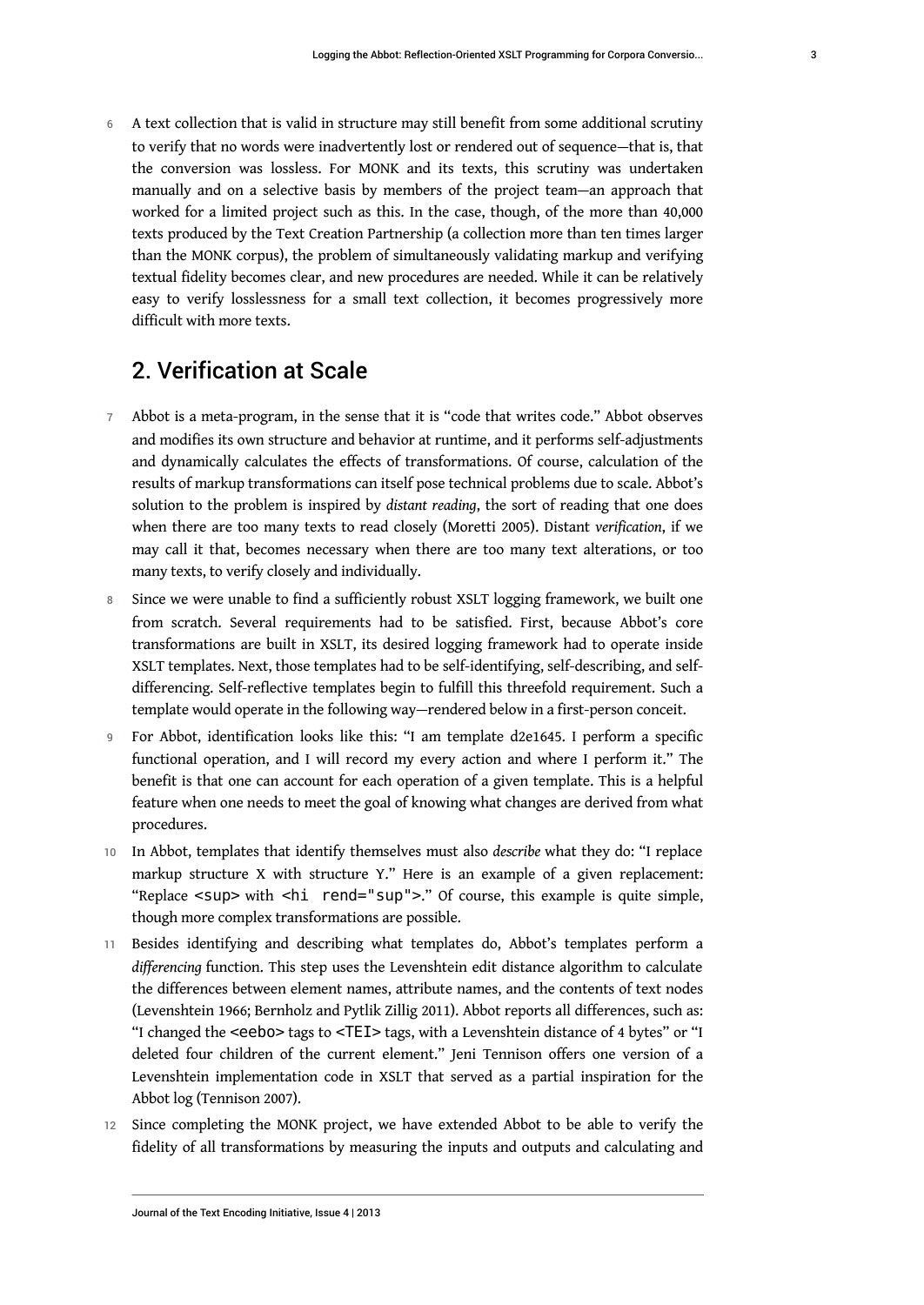logging every difference. For each XML node, a log entry is made that records any changes to the node, including the node name, the names of child nodes, the attribute names and values, the text nodes that are children of the current node, and counts of each of the above. Abbot stamps the date and time of every change. Moreover, it records the locations of all changes in the file.

- 13 These alterations are made as part of the Abbot transformation pipeline and logged in a file that is produced in comma-separated values (CSV) format. While a command-line diff operation could potentially be used to perform the task of comparing XML files to their source texts, Abbot adds this comparison functionality as a first-class operation to the processing pipeline. It is now possible to test and quantify possible outcomes of various conversions. The CSV format makes it a trivial task for a spreadsheet program to view the consequence of a single conversion, or all conversions. Moreover, conversion from CSV to XML (if desired) is trivially easy.
- 14 Every substantive change to the XML structure or to the text content is recorded. Abbot's measurement of nodal difference is not based on simple string comparison, which would report differences such as those between <foo n="1" id="a"/> and <foo id="a" n="1"/>. In this example, the order of the attributes is reversed, but the two nodes are otherwise the same and the change is non-substantive. While XML differencing applications exist, they are not sufficient for the present purpose because they are unable to refer to the specific code responsible for a given change. The same pipeline that alters the XML input nodes and writes the output nodes must be able—as Abbot now is—to log all differences.
- 15 In Abbot, templates are created at runtime based on input that is gathered at runtime. They vary depending on the source texts and on the desired output schema. The richness of the Abbot transformation logs may, because of their length, present problems of scale in their own right. For example, with an input file that contains 20,000 XML elements, Abbot makes a corresponding number of log entries. While the log files are eminently readable in theory, it would be helpful if, in future iterations, the software permitted the user to refine the results in some way. For example, users might want to suppress those entries that record non-substantive alterations.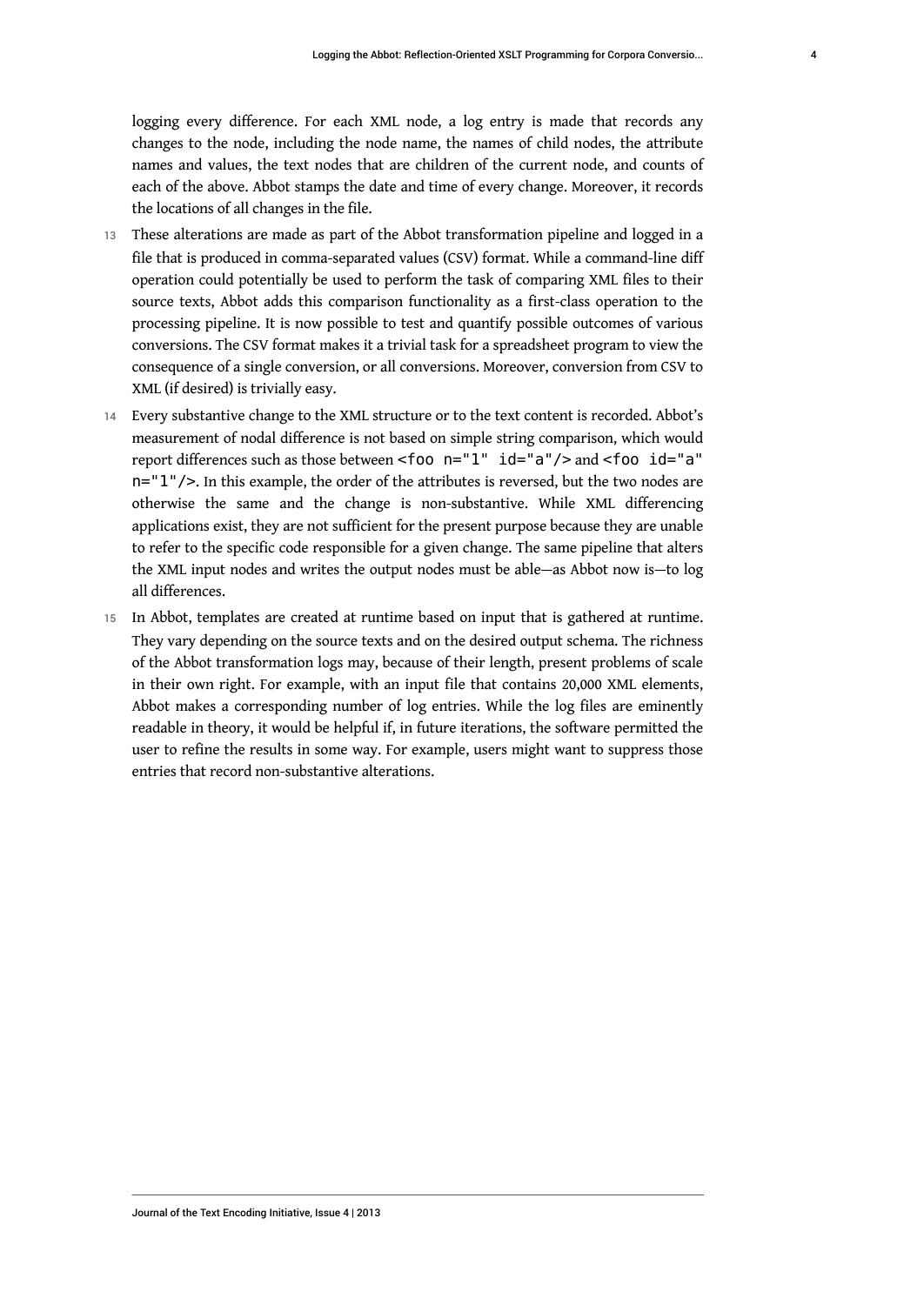| Template<br>$\Omega$ | Description                                                           | Element<br>name -<br>input | Element<br>name -<br>output | Levenshtein<br>adit.<br>distance | Count of<br>descendants<br>- input | Count of<br>descendants<br>output | Difference    | Unique list of<br>descendant element<br>names - input                                                                                                                                                                                                                                                           | Unique list of<br>descendant element<br>names - output                                                                                                                                                                                                                                                                          | Unique<br>list of<br>attribute<br>names -<br>input | Unique<br>list of<br>attribute<br>names -<br>output | Count of<br>attributes<br>- input | Count of<br>attributes<br>- output | Difference     | String-<br>length<br>of<br>current<br>text<br>node -<br>input | String-<br>length<br>of<br>current<br>text<br>node -<br>output | String-<br>length<br>difference |
|----------------------|-----------------------------------------------------------------------|----------------------------|-----------------------------|----------------------------------|------------------------------------|-----------------------------------|---------------|-----------------------------------------------------------------------------------------------------------------------------------------------------------------------------------------------------------------------------------------------------------------------------------------------------------------|---------------------------------------------------------------------------------------------------------------------------------------------------------------------------------------------------------------------------------------------------------------------------------------------------------------------------------|----------------------------------------------------|-----------------------------------------------------|-----------------------------------|------------------------------------|----------------|---------------------------------------------------------------|----------------------------------------------------------------|---------------------------------|
| d2e1585              | process the<br>root element                                           | eebo.                      | TEI                         | $\overline{a}$                   | 228                                | 224                               | $\mathcal{A}$ | teiHeader filedesc<br><b>Stlestmt title author</b><br>extent publicationstmt<br>publisher pubplace<br>date idno availability p<br>sourcedesc bibliuli<br>notesstmt note<br>encodinadesc<br>projectdesc<br>editorialdecl<br>profiledesc langusage<br>language text front<br>div1 pb hi body head<br>lg I trailer | teiHeader fileDesc<br>titleStmt title author<br>extent publicationStmt<br>publisher pubPlace<br>date availability p<br>sourceDesc biblFull<br>notesStmt note<br>encodingDesc<br>projectDesc<br>editorialDecl<br>profileDesc langUsage<br>language revisionDesc<br>change name text front<br>div pb hi body head Ig I<br>trailer | id type                                            | bidmx                                               | $\overline{2}$                    | $\mathbf{r}$                       | $\overline{1}$ | $\alpha$                                                      | $\alpha$                                                       | $\overline{0}$                  |
| d2e1811              | add 'change'<br>$\ln$<br>revisionDesc                                 | teiHeader                  | teiHeader                   | $\alpha$                         | 43                                 | 39                                | 24            | filedesc titlestmt title<br>author extent<br>publicationstmt<br>publisher pubplace<br>date idno availability p<br>sourcedesc biblfull<br>notesstmt note<br>encodingdesc<br>projectdesc<br>editorialdecl<br>profiledesc langusage<br>language                                                                    | fileDesc titleStmt title<br>author extent<br>publicationStmt<br>publisher pubPlace<br>date availability p<br>sourceDesc biblFull<br>notesStmt note<br>encodingDesc<br>projectDesc<br>editorialDecl<br>profileDesc langUsage<br>language revisionDesc<br>change name                                                             |                                                    |                                                     | $\circ$                           | $\alpha$                           | $\Omega$       | $\Omega$                                                      | $\alpha$                                                       | $\alpha$                        |
| d2e1851              | delete<br>attribute                                                   | title                      | title                       | $\alpha$                         | $\alpha$                           | $\alpha$                          | $\Omega$      |                                                                                                                                                                                                                                                                                                                 |                                                                                                                                                                                                                                                                                                                                 | type i2                                            |                                                     | $\overline{2}$                    | $\Omega$                           | $\overline{a}$ | 160                                                           | 160                                                            | $\Omega$                        |
| d2e1603              | suppress<br>dno' element                                              | idno                       |                             | ¥.                               | $\alpha$                           | 2g                                | $\mathbf{H}$  |                                                                                                                                                                                                                                                                                                                 |                                                                                                                                                                                                                                                                                                                                 | type                                               |                                                     |                                   | $\alpha$                           | ł.             | $\mathbf{Q}$                                                  | $\alpha$                                                       | $\Omega$                        |
| d1e2742              | examine                                                               | availability               | availability                | <b>O</b>                         | $\ddot{\phantom{1}}$               | ŧ.                                | $\alpha$      | b.                                                                                                                                                                                                                                                                                                              | b.                                                                                                                                                                                                                                                                                                                              |                                                    |                                                     | $\circ$                           | $\mathbf{0}$                       | $\alpha$       | o                                                             | $\alpha$                                                       | $\Omega$                        |
| d2e1639              | suppress 'p'<br>tags in<br>several<br>contexts:                       | p                          | p                           | $\alpha$                         | $\alpha$                           | $\alpha$                          | $\Omega$      |                                                                                                                                                                                                                                                                                                                 |                                                                                                                                                                                                                                                                                                                                 |                                                    |                                                     | $\alpha$                          | $\Omega$                           | $\alpha$       | 202                                                           | 202                                                            | $\Omega$                        |
| d2e1834              | add attribute                                                         | language                   | language                    | ö                                | $\ddot{\mathbf{0}}$                | $\ddot{\mathbf{0}}$               | $\alpha$      |                                                                                                                                                                                                                                                                                                                 |                                                                                                                                                                                                                                                                                                                                 |                                                    | ident                                               | $\circ$                           | $\overline{1}$                     | й,             | $\overline{\mathbf{3}}$                                       | $\overline{\mathbf{a}}$                                        | $\Omega$                        |
| d2e1912              | convert 'text'<br>element of<br>quoted text to<br><b>floatingText</b> | text                       | text                        | $\Omega$                         | 183                                | 183                               | <b>a</b>      | front div1 p pb hi body<br>head lo I trailer                                                                                                                                                                                                                                                                    | front div p pb hi body<br>head lo I trailer                                                                                                                                                                                                                                                                                     | lang                                               | xml:lang                                            |                                   | $\mathbf{1}$                       | $\alpha$       | $\Omega$                                                      | $\alpha$                                                       | $\mathbf{0}$                    |

Figure 2: Detail of an Abbot log

16 Figure 2, a detail of a much larger log, illustrates eight nodes as processed and logged by Abbot. Here, eight discrete templates, identified in the left-most column, are responsible for the transformations shown to the right in the corresponding rows. These specific entries show: (1) renaming the root element, (2) adding a change element within <revisionDesc>, (3) deleting an attribute, (4) deleting an element, (5) examining a text node for any differences, (6) deleting <p> elements in certain conditions, (7) adding an @ident attribute to <language>, and (8) changing <text> to <floatingText>. The following example shows a generic reflective XSLT template, somewhat simplified for brevity: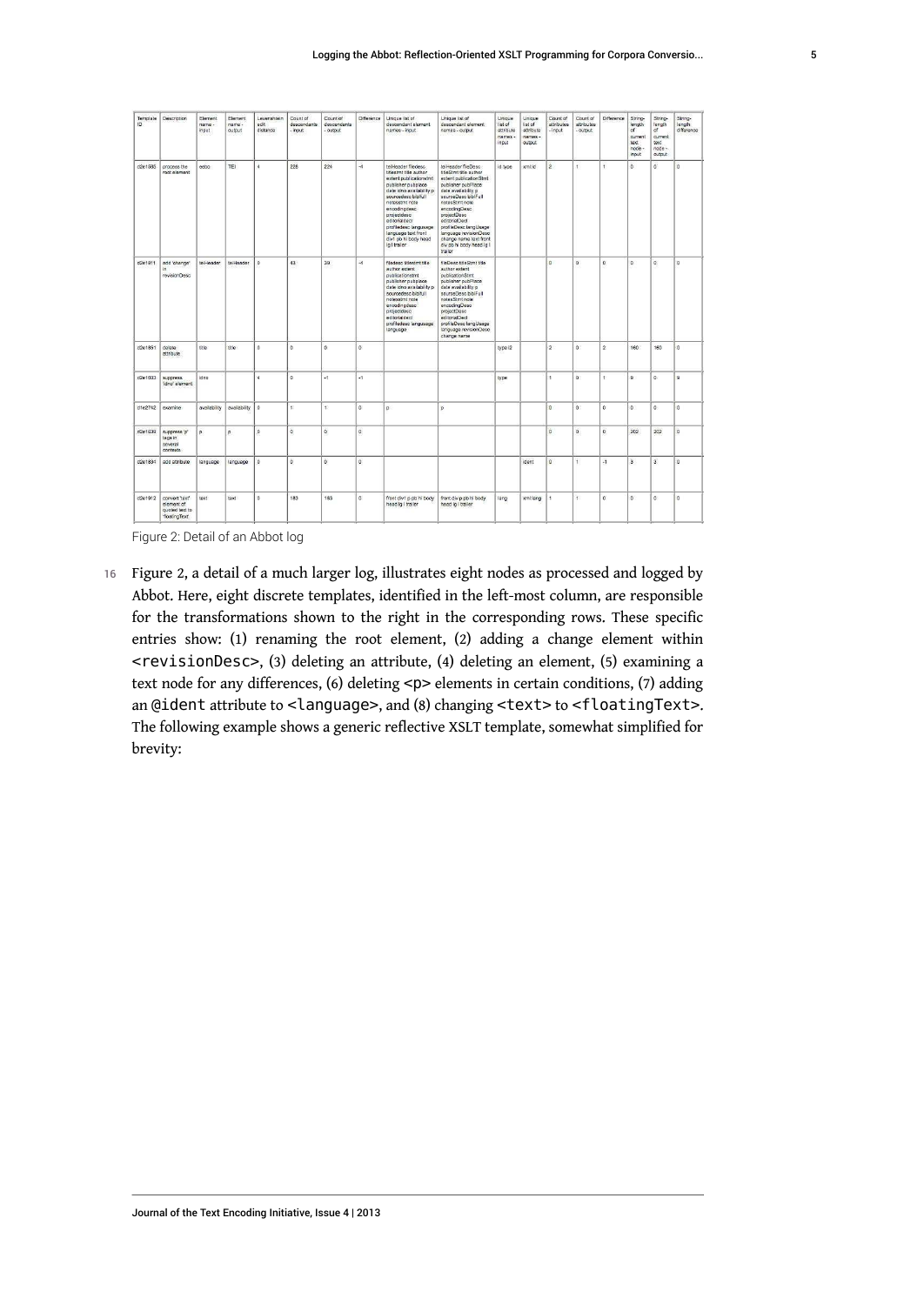```
<xsl:comment>
     <xsl:value-of select="$templateID"/>
     <xsl:value-of select="$desc"/>
     <xsl:value-of select="name()"/>
     <xsl:value-of select="$thisNodeAfterTransformation/*[name()!
='emptyNode']/name()"/>
     <xsl:copy-of select="d:levenshteintest(string(name()), string
($thisNodeAfterTransformation/*
         [name() != 'emptyNode']/name())"/>
     <xsl:value-of select="count(descendant::*)"/>
     <xsl:value-of select="if (boolean
($thisNodeAfterTransformation)=false) then 0 else 
           count($thisNodeAfterTransformation//*[name()!='emptyNode'])-1"/>
     <xsl:value-of select="number(if (boolean
($thisNodeAfterTransformation)=false) then 0 else
          count($thisNodeAfterTransformation//*[name()!='emptyNode'])-1) - 
count(descendant::*)"/>
     <xsl:value-of select="distinct-values(descendant::*/name())"/>
     <xsl:value-of select="distinct-values($thisNodeAfterTransformation/
child::*
          [name()!='emptyNode']/descendant::*/name())"/>
     <xsl:value-of select="$listOfAttributes"/>
     <xsl:value-of select="distinct-values($thisNodeAfterTransformation/
child::*
          [name()!='emptyNode']/@*/name())"/>
     <xsl:value-of select="count(@*/name())"/>
     <xsl:value-of select="count($thisNodeAfterTransformation/child::*[name
()!='emptyNode']/@*)"/>
     <xsl:value-of select="number(count(@*/name())) - number(
          count($thisNodeAfterTransformation/child::*[name()!='emptyNode']/
@*))"/>
     <xsl:variable name="allCurrentTextNodesInputFile">
         <xsl:for-each select="current()/text()">
             <xsl:value-of select="."/>
         </xsl:for-each>
     </xsl:variable>
     <xsl:value-of select="string-length($allCurrentTextNodesInputFile)"/>
     <xsl:variable name="allCurrentTextNodesOutputFile">
         <xsl:for-each select="$thisNodeAfterTransformation/child::*
              [name()!='emptyNode']/current()/text()">
             <xsl:value-of select="."/>
         </xsl:for-each>
     </xsl:variable>
     <xsl:value-of select="string-length($allCurrentTextNodesOutputFile)"/>
     <xsl:value-of select="string-length($allCurrentTextNodesInputFile) - 
          string-length($allCurrentTextNodesOutputFile)"/>
     <xsl:choose>
         <xsl:when test="$allCurrentTextNodesInputFile =
```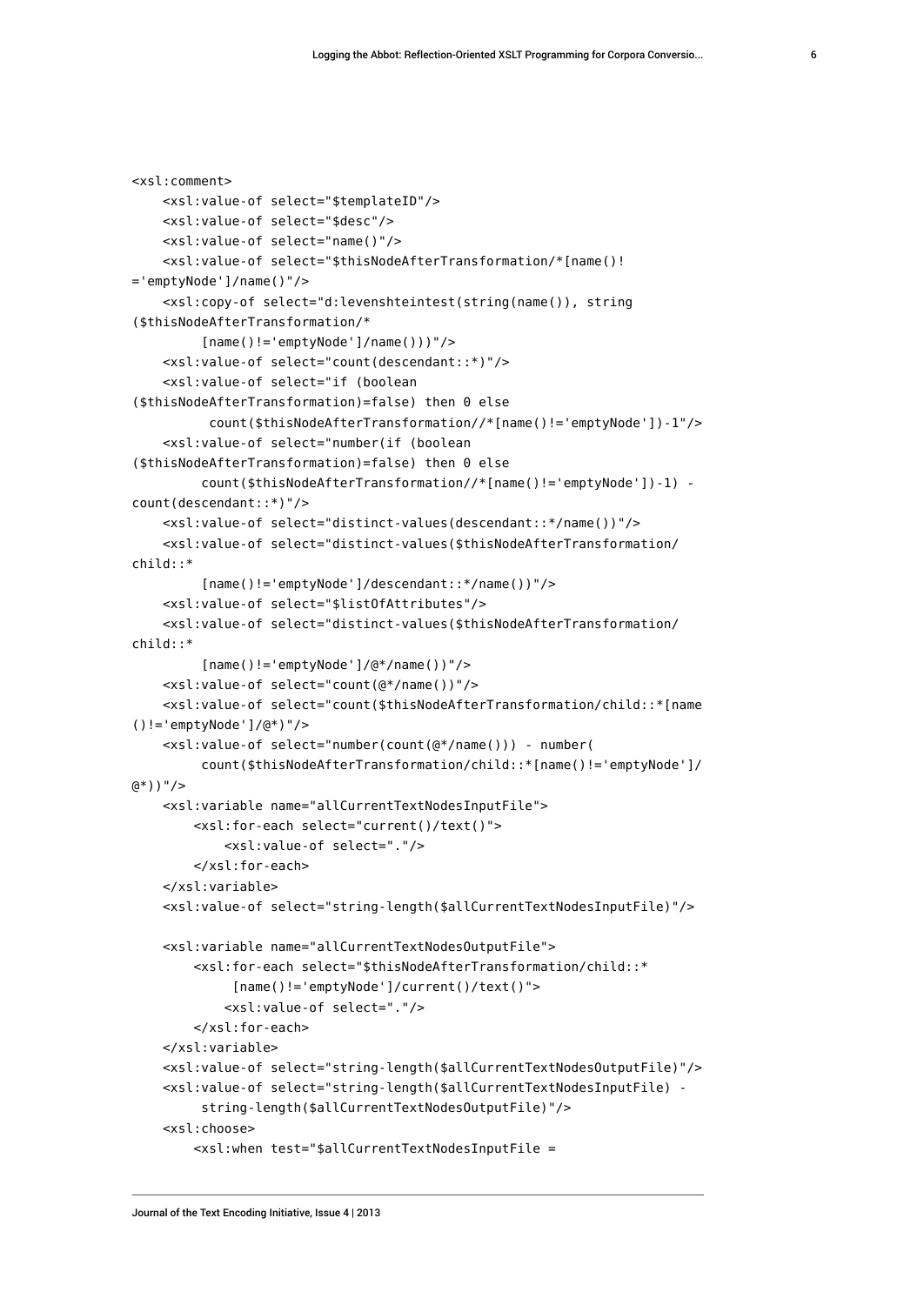```
$allCurrentTextNodesOutputFile"/>
         <xsl:otherwise>
             <xsl:copy-of select="d:levenshteintest(string
($allCurrentTextNodesInputFile),
                  string($allCurrentTextNodesOutputFile))"/>
         </xsl:otherwise>
     </xsl:choose>
     <xsl:value-of select="current-dateTime()"/>
     <xsl:for-each select="ancestor-or-self::*">
         <xsl:variable name="nodeName">
             <xsl:value-of select="name()"/>
         </xsl:variable>
         <xsl:value-of select="name()"/>
         <xsl:for-each select="@*">
             <xsl:text>{@</xsl:text>
             <xsl:value-of select="name()"/>
             <xsl:text>=</xsl:text>
             <xsl:value-of select="."/>
             <xsl:text>}</xsl:text>
         </xsl:for-each>
         <xsl:if test="following-sibling::*[name()=$nodeName]">
             <xsl:text>[</xsl:text>
             <xsl:value-of select="count(preceding-sibling::*[name()=
$nodeName]) + 1'/ <xsl:text>]</xsl:text>
        \langle xsl:if\rangle <xsl:text>/</xsl:text>
     </xsl:for-each>
</xsl:comment>
```
- 17 This example illustrates the XSLT used to create individual log entries. Key features include, for each element in the source markup, the following features:
	- Line 2: ID number of the template responsible for the given conversion.
	- Line 3: Description of the template's transformation
	- Line 4: Element name—input
	- Line 5: Element name—output
	- Lines 6–7: Levenshtein edit distance between the input and output element names
	- Line 8: Count of descendants—input
	- Lines 9–10: Count of descendants—output
	- Lines 11–12: Difference between the input and output descendant counts
	- Line 13: Unique list of descendant element names—input
	- Lines 14–15: Unique list of descendant element names—output
	- Line 16: Unique list of attribute names—input
	- Lines 17-18: Unique list of attribute names—output
	- Line 19: Count of attributes—input
	- Line 20: Count of attributes—output
	- Lines 21–22: Difference between the input and output attribute counts
	- Line 28: String-length of current text node—input
	- Line 35: String-length of current text node—output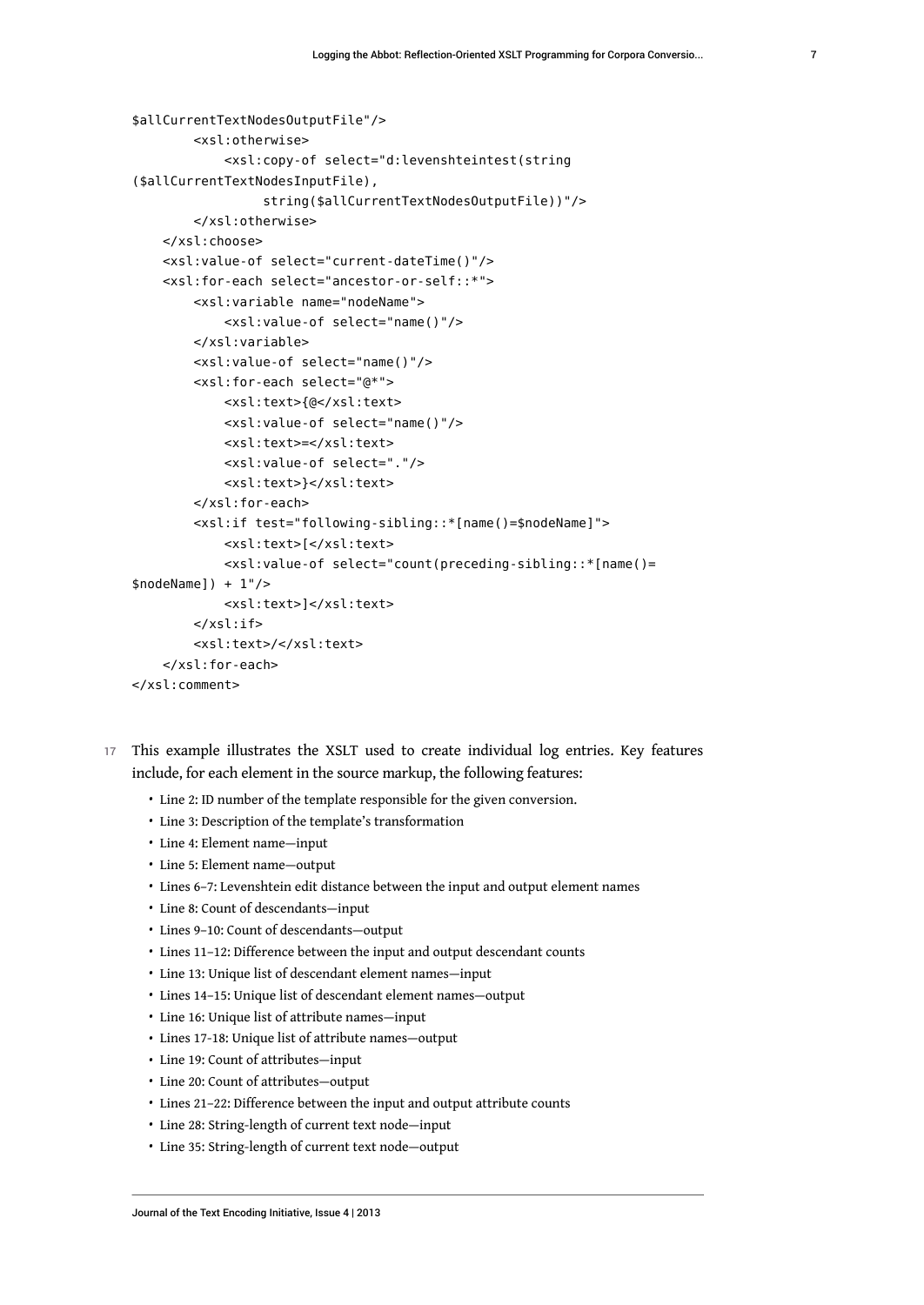- Lines 36–37: Difference between the input and output string lengths
- Lines 41-42: Levenshtein edit distance between the input and output text nodes
- Line 45: Date and time of the transformation
- Lines 46–64: Path to root node from the current node

## 3. Sample Use

18 In a simple example, suppose that we are attempting to convert a text collection that contains many instances of the following unusual customization signifying a page break:

```
<break n="1" ref="00000001.tif"/>
```
19 Because <br />
reak/>
is unspecified in the output schema, and because it contains no text node, Abbot will remove this element. While this may sound a bit reckless, it is the job of the Abbot log to report the fact and consequence of this removal. The report that an element called <br reak/> has been removed signals to the user that it may be desirable to add a custom routine to the configuration file, such as in the following example:

```
<transformation type="xslt" activate="yes">
    <desc>convert 'break' to 'pb' and its @ref attribute to @facs 
attribute </desc>
    <xsl:template match="break | BREAK" priority="1">
       <xsl:element name="pb">
          <xsl:for-each select="@*">
             <xsl:choose>
                <xsl:when test="lower-case(name())='ref'">
                    <xsl:attribute name="facs">
                       <xsl:value-of select="."/>
                    </xsl:attribute>
                </xsl:when>
                <xsl:otherwise>
                    <xsl:copy-of select="."/>
                </xsl:otherwise>
             </xsl:choose>
          </xsl:for-each>
          <xsl:apply-templates/>
       </xsl:element>
    </xsl:template>
</transformation>
```
20 With this custom transformation in place, the output node (both its name and its attributes) is immediately recognizable and valid TEI P5: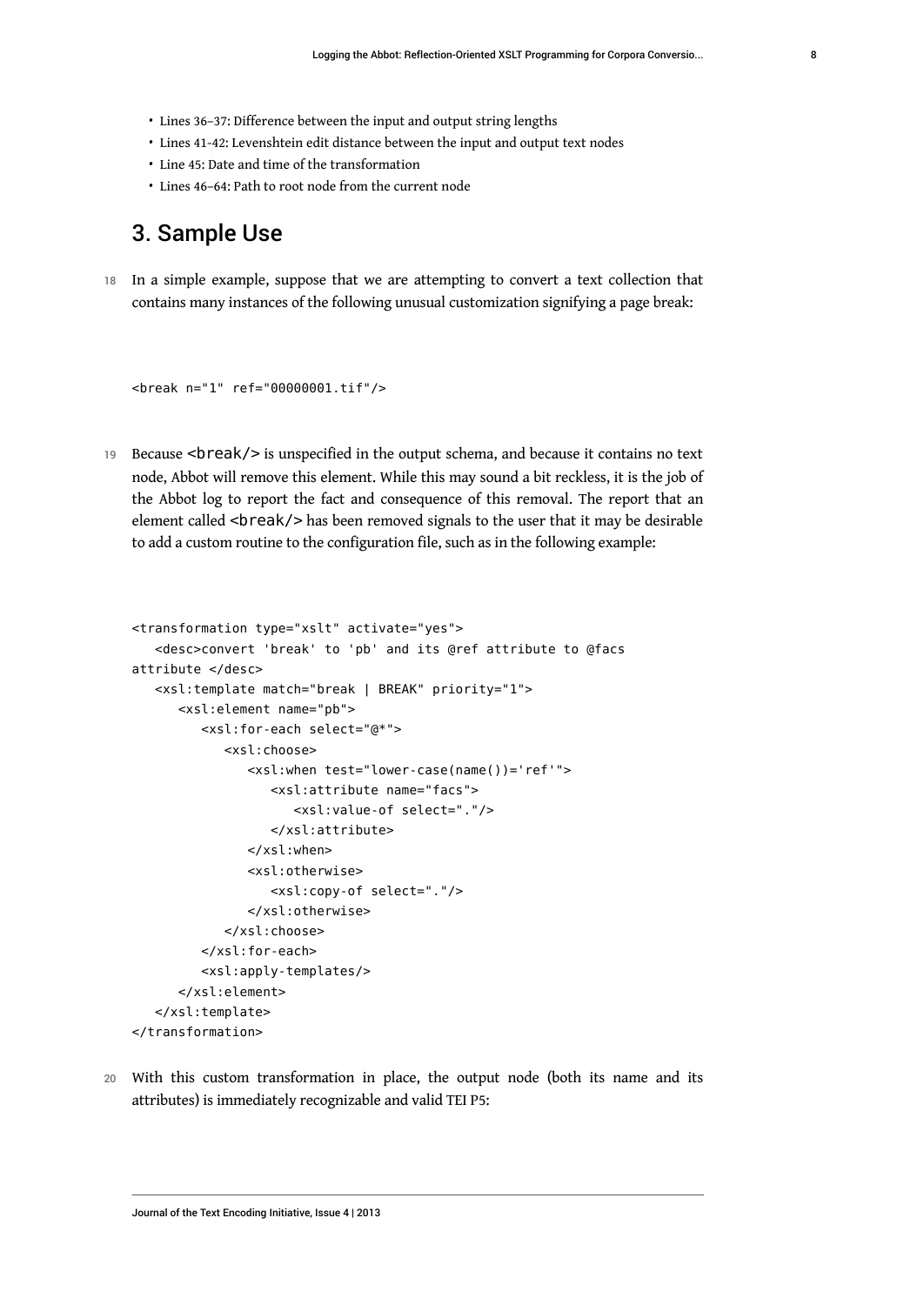<pb n="1" facs="00000001.tif"/>

21 In this example, the <br/> <br/> <br/> <br/> <br/>example as been converted to <pp>><br/>(>>>>>>, @n has been preserved, and @ref has been replaced with @facs. The log entry for the <br/>break/> element, shown here in tabular form, confirms these facts:

| TemplateID                                 | d2e1749                                                              |  |  |  |  |  |  |
|--------------------------------------------|----------------------------------------------------------------------|--|--|--|--|--|--|
| Description                                | convert 'break' to 'pb' and its @ref attribute to @facs<br>attribute |  |  |  |  |  |  |
| Element name - input                       | break                                                                |  |  |  |  |  |  |
| Element name - output                      | pb                                                                   |  |  |  |  |  |  |
| Levenshtein edit distance                  | 5                                                                    |  |  |  |  |  |  |
| Count of descendants - input               | $\mathbf{0}$                                                         |  |  |  |  |  |  |
| Count of descendants - output              | $\mathbf 0$                                                          |  |  |  |  |  |  |
| Difference                                 | 0                                                                    |  |  |  |  |  |  |
| Unique list of attribute names -<br>input  | n ref                                                                |  |  |  |  |  |  |
| Unique list of attribute names -<br>output | n facs                                                               |  |  |  |  |  |  |
| Count of attributes - input                | 2                                                                    |  |  |  |  |  |  |
| Count of attributes - output               | 2                                                                    |  |  |  |  |  |  |
| Difference                                 | $\mathbf 0$                                                          |  |  |  |  |  |  |

# 4. Conclusion and Future Direction

- 22 Simply put, Abbot's aim is to remove markup differences when aggregation, temporary or not, is desired. Abbot makes it possible, on a large scale of thousands or tens of thousands of documents, to identify, quantify and rectify such problems using the log that records every changed character in a document conversion effort.
- 23 Generic XSLT templates such as those described here could be used as a basis for a logging library intended to account for changes in XML documents. With support from the Andrew W. Mellon Foundation, Abbot is being rewritten, in XSLT by the author and in Clojure by Stephen Ramsay, with an emphasis on speed and scalability. We anticipate that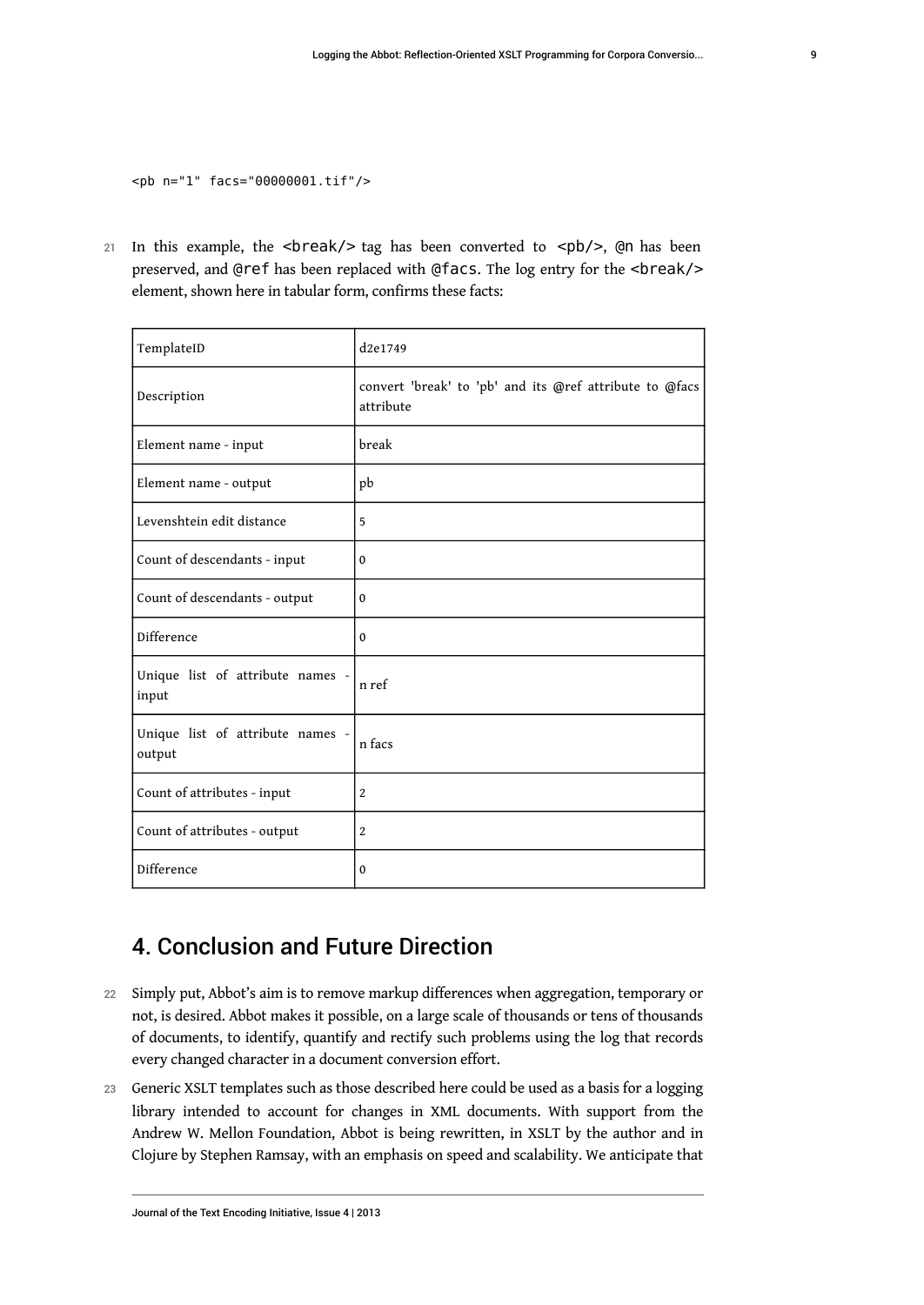soon Abbot will gain an application programming interface and a graphical user interface. The former will help Abbot to work with other tools in complex pipelines, and the latter will improve general usability.

24 It is a goal of the Abbot project to help keep the "I" in TEI. Anna Gold asserts that a "great challenge of data curation is ensuring that data, once preserved, remains meaningful either within the same research area or ideally across areas or even across domains" (2010). The change-logging extension of Abbot, by making the integrity of texts verifiable across transformations, solves an important obstacle to keeping curated data meaningful. When the happy day arrives, perhaps soon, that we have at our disposal the "million(s of) books" that Gregory Crane (2006) writes about, we will curate them with precision and care and caution and a complete accounting of alterations.

#### BIBLIOGRAPHY

Bernholz, Charles D., and Brian L. Pytlik Zillig. 2011. "Comparing Nearly Identical Treaty Texts: A Note on the *Treaty of Fort Laramie with Sioux, etc., 1851* and Levenshtein's Edit Distance Metric." *Literary and Linguistic Computing* 26(1): 5–16. doi:10.1093/llc/fqq016.

Crane, Gregory. 2006. "What Do You Do with a Million Books?" *D-Lib Magazine* 12(3). doi:10.1045/ march2006-crane.

Gold, Anna. 2010. "Data Curation and Libraries: Short-Term Developments, Long-Term Prospects." Library, California Polytechnic State University, San Luis Obispo. April 4. Accessed May 13, 2011. [http://digitalcommons.calpoly.edu/cgi/viewcontent.cgi?](http://digitalcommons.calpoly.edu/cgi/viewcontent.cgi?article=1027&context=lib_dean) [article=1027&context=lib\\_dean.](http://digitalcommons.calpoly.edu/cgi/viewcontent.cgi?article=1027&context=lib_dean)

Levenshtein, Vladimir I. 1966. "Binary Codes Capable of Correcting Deletions, Insertions, and Reversals." *Soviet Physics Doklady* 10: 707–710.

Moretti, Franco. 2005. *Graphs, Maps, Trees: Abstract Models for a Literary History*. New York: Verso.

Pytlik Zillig, Brian L. 2009. "TEI Analytics: Converting Documents into a TEI Format for Crosscollection Text Analysis." *Literary and Linguistic Computing* 24(2): 187–92. doi:10.1093/llc/fqp005.

Tennison, Jeni. 2007. "Levenshtein distance on the diagonal." *Jeni's Musings* (blog), May 6. [http://](http://www.jenitennison.com/blog/node/12) [www.jenitennison.com/blog/node/12](http://www.jenitennison.com/blog/node/12).

Unsworth, John. 2011. "Computational Work with Very Large Text Collections: Interoperability, Sustainability, and the TEI." *Journal of the Text Encoding Initiative* 1.

#### ABSTRACTS

This article describes an XSLT-based logging framework developed for Abbot, a markup conversion and interoperability tool. Abbot logs structural and textual divergence from an XML source. Logging is a useful component of verification when there are too many text alterations, or too many texts, to verify closely and individually. Abbot's conversion and logging